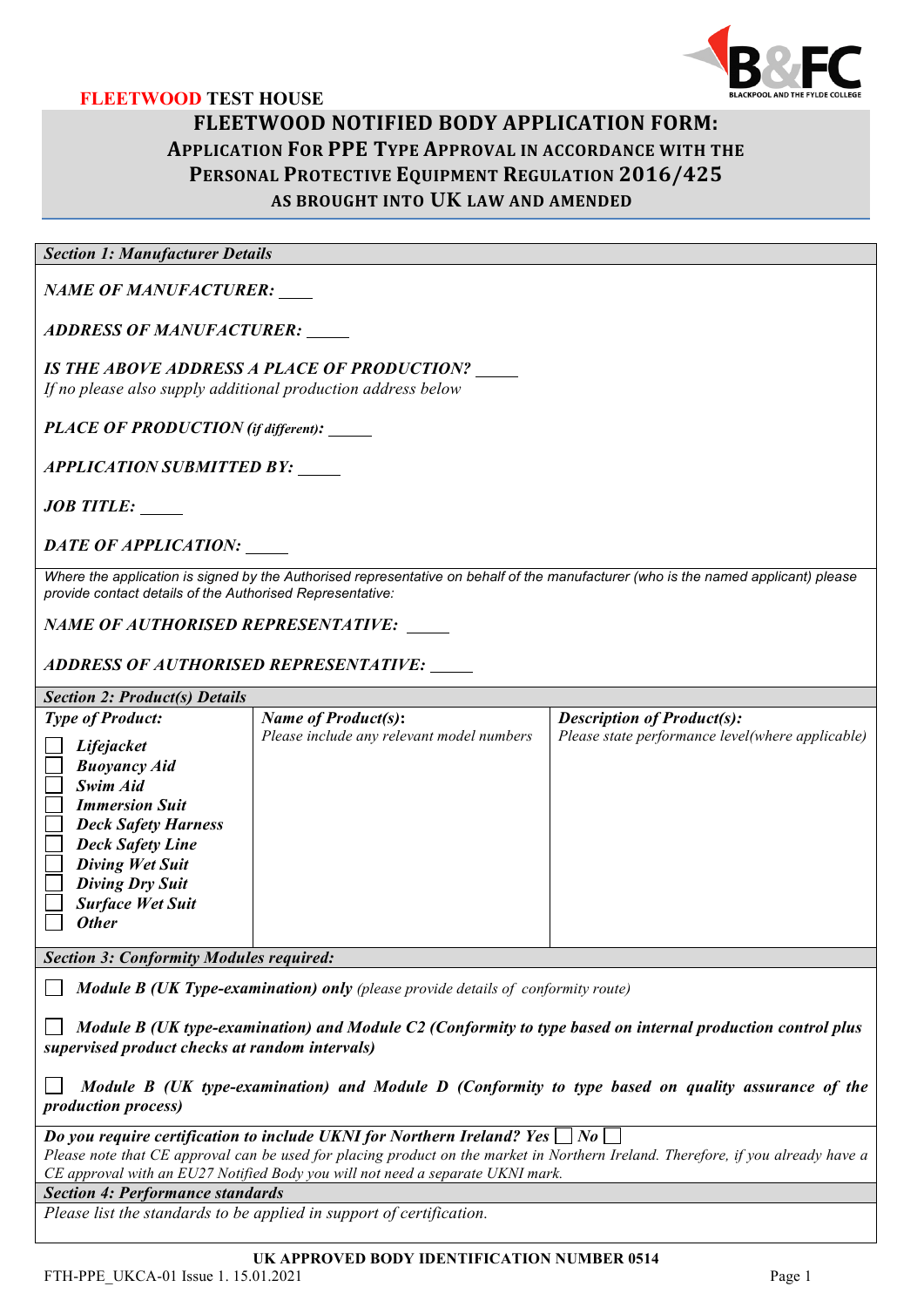

# **FLEETWOOD TEST HOUSE**

#### *Section 5: Existing Quality Management System Certification*

## *Do you currently have ISO 9001 certification?*

*If yes, please supply a copy of ISO 9001 certificate and complete fields below. If no, please supply any relevant information regarding your current quality management system.*

| <b>Certification Body details:</b>                                                                                                                     | Scope of Approval:                                                                                                                                |  |  |  |
|--------------------------------------------------------------------------------------------------------------------------------------------------------|---------------------------------------------------------------------------------------------------------------------------------------------------|--|--|--|
| <b>Number of Production Sites:</b>                                                                                                                     | <b>Number of employees:</b>                                                                                                                       |  |  |  |
| <b>Section 6: Supporting Documentation</b>                                                                                                             |                                                                                                                                                   |  |  |  |
| Please supply the following documentation as relevant:<br><b>Technical File</b><br><b>Component/Material Approvals</b><br><b>Existing Test Reports</b> | <b>Existing Certificates</b><br><b>Copies of UK Declaration of Conformity</b><br>Any other supporting documentation<br>Give further details here: |  |  |  |
| <b>Any Additional Comments:</b>                                                                                                                        |                                                                                                                                                   |  |  |  |
|                                                                                                                                                        |                                                                                                                                                   |  |  |  |

By completing and signing this form the applicant is confirming that no application has been made to *another Approved Body and that no other Approved Body has previously refused certification for the product.*

| <i>Applicants signature:</i>   | Date:                       |
|--------------------------------|-----------------------------|
| <b>Name in Block Capitals:</b> | <b>Position in Company:</b> |

| To be completed by Fleetwood Notified Body on return of application:                                         |                        |               |                    |  |
|--------------------------------------------------------------------------------------------------------------|------------------------|---------------|--------------------|--|
| The information about the client and the product is sufficient for the conduct of the certification process? |                        |               | $Yes \Box No \Box$ |  |
| The scope of certification sought is defined.                                                                |                        |               | $Yes \Box No \Box$ |  |
| The means are available to perform the requested evaluation activities?                                      |                        |               | $Yes \Box No \Box$ |  |
| FNB has the competence and capability to perform the certification activity?                                 |                        |               | No<br>Yes          |  |
| Application accepted $\Box$                                                                                  | Application declined [ | FNB signature |                    |  |
| Additional comments:                                                                                         |                        |               |                    |  |